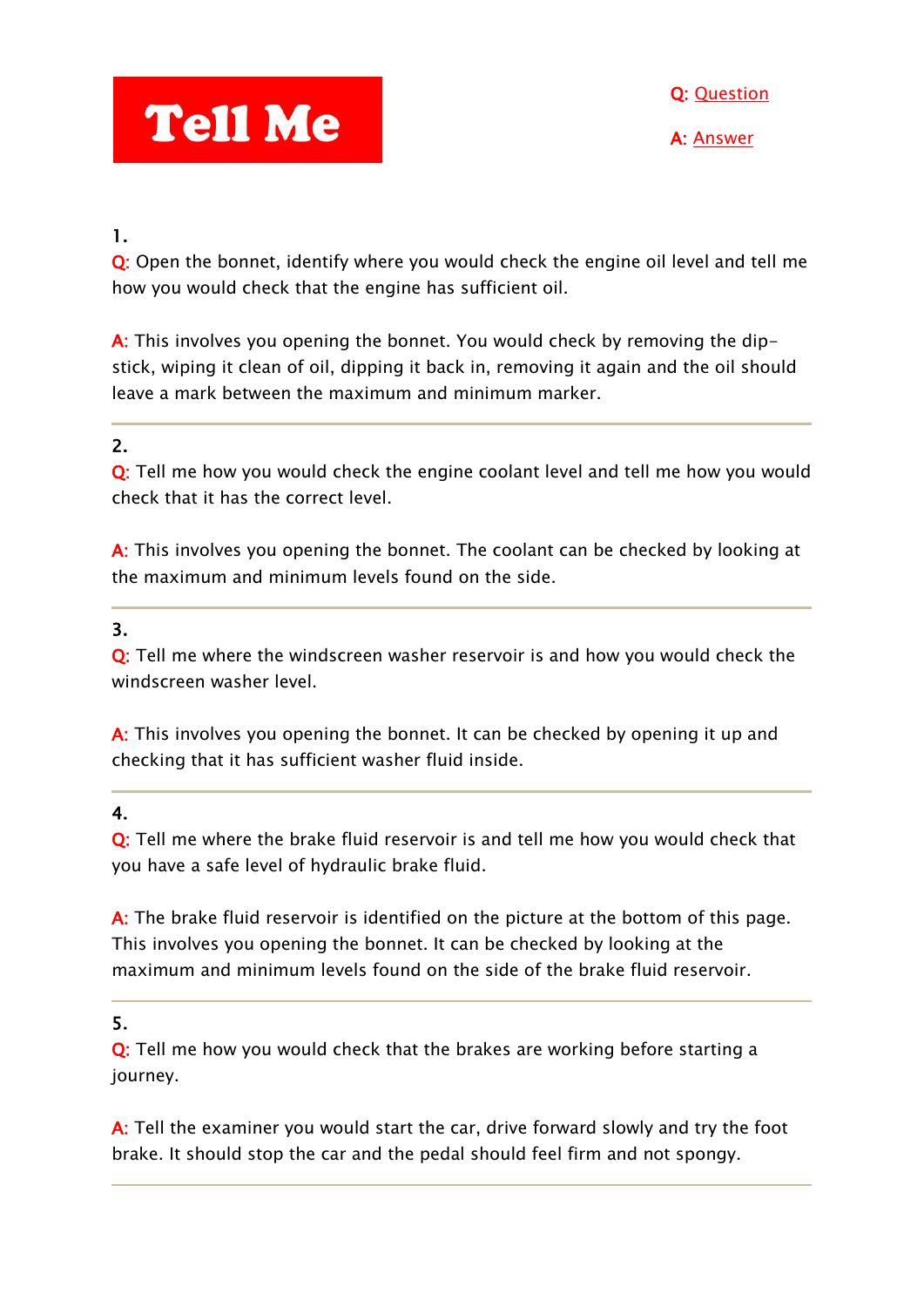### 6.

Q: Tell me how you would check the tyre pressure and how you would know how much air to put in to the tyre.

A: Tyre pressure information can be found in the car manual. You can check the tyre pressure by using a tyre pressure gauge.

### 7.

Q: Tell me how you can check the tyres to ensure that they have sufficient tread depth and that their general condition is safe to use on the road.

A: The tread depth can be measured using a tread depth gauge. The legal minimum amount of tread should me no less than 1.6mm of tread in the central ¾ of the tyre and there shouldn't be any cuts or bulges on the edge of the tyre.

# 8.

Q: Tell me how you would make sure that the head restraint is correctly adjusted.

A: Tell the examiner that the head restraint should be adjusted so that the rigid part of the head restraint is at least as high as your eyes (or top of your ears) and as close to the back of the head as is comfortable.

# 9.

Q: Tell me how you would check the headlights & tail lights are working.

A: Turn the ignition on and turn the headlights on. Tell the examiner that you would then get out and check that both front headlights and the back tail lights are working properly (check from the pavement).

### 10.

Q: Tell me how you would know if there was a problem with your anti-lock braking system.

A: Tell the examiner that you would start the engine and a warning light will stay illuminated on the dashboard if there is a fault with the anti-lock braking system.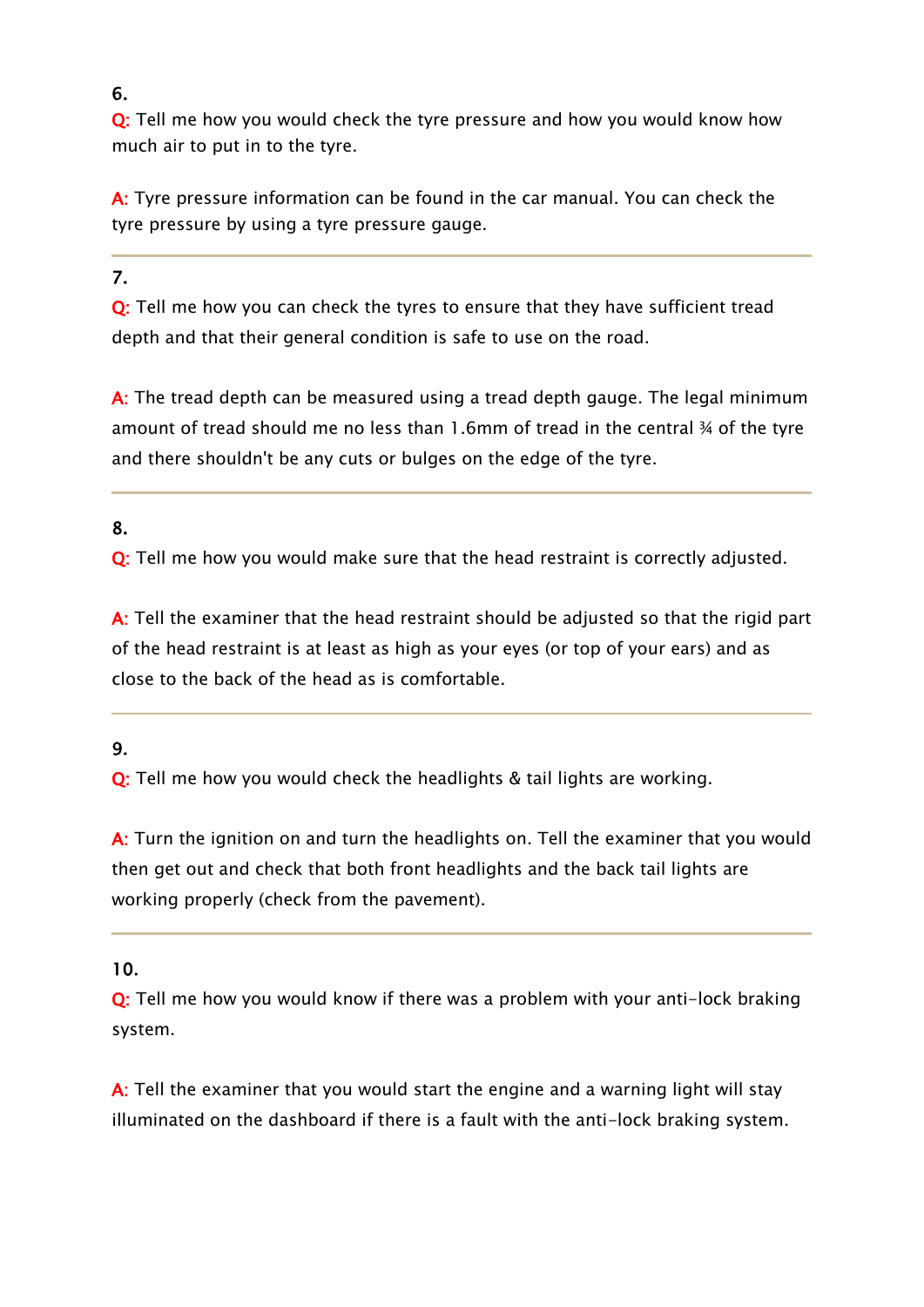# **Show Me**

# 11.

Q: Show me how you would check that the brake lights are working on the car (examiner can help).

A: Ask the examiner if they can check the back of the car while you turn the ignition on and press the foot brake to activate the brake lights (don't start the car though). You might also be able to see the reflection of the lights on a wall or in windows.

# 12.

Q: Show me/explain how you can check that the power assisted steering is working before starting a journey.

A: Tell the examiner that you would start the car and move the steering wheel a little left and right. It should feel easy and light to steer and not heavy.

# 13.

Q: Show me how you would clean the windscreen using the windscreen washer and wipers.

A: Turn the ignition on and operate the windscreen washer lever.

### 14.

Q: Show me how you can check the direction indicators are working.

A: Turn the hazard warning lights on, get out and check from the pavement that the front indicators are working and the back ones (both sides).

### 15.

Q: Show me how you would set the demister controls to demist the front and rear screens.

A: Turn the fan on, twist left dial round to blow on to the front window, press the rear demister button to demist the rear and turn the right dial for warm air.